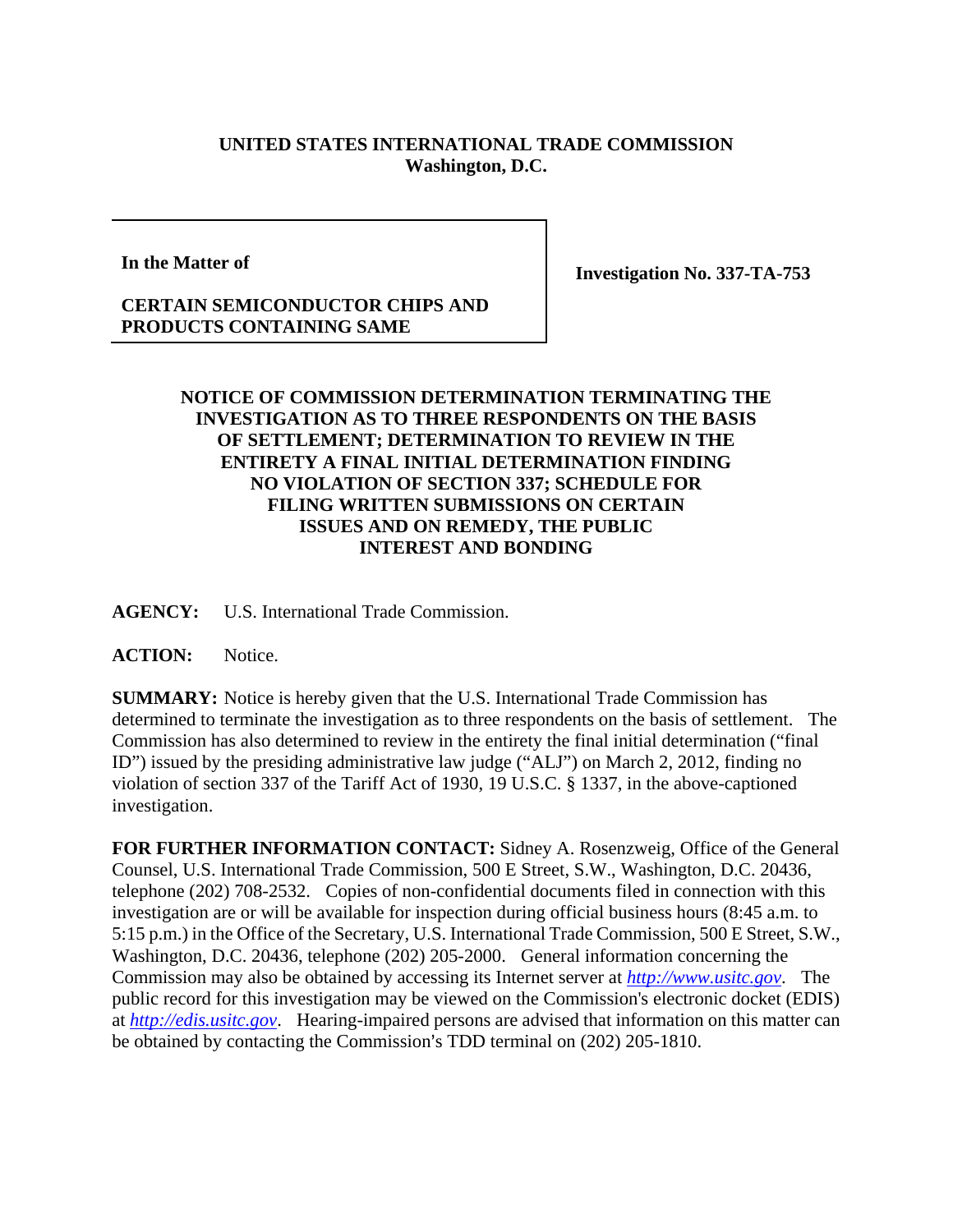**SUPPLEMENTARY INFORMATION:** The Commission instituted this investigation on January 4, 2011, based on a complaint filed by Rambus Inc. of Sunnyvale, California ("Rambus"), alleging a violation of section 337 in the importation, sale for importation, and sale within the United States after importation of certain semiconductor chips and products containing the same. 76 *Fed. Reg.* 384 (Jan. 4, 2011). The complaint alleged the infringement of various claims of patents including U.S. Patent Nos. 6,470,405; 6,591,353; 7,287,109 (collectively, "the Barth patents"); and Nos. 7,602,857; and 7,715,494 (collectively, "the Dally patents"). The Barth patents share a common specification, as do the Dally patents. The notice of investigation named as respondents Freescale Semiconductor of Austin, Texas ("Freescale"); Broadcom Corp. of Irvine, California ("Broadcom"); LSI Corporation of Milpitas, California ("LSI"); Mediatek Inc. of Hsin-Chu, Taiwan ("Mediatek"); NVIDIA Corp. of Santa Clara, California ("NVIDIA"); STMicroelectronics N.V. of Geneva, Switzerland; and STMicroelectronics Inc. of Carrollton, Texas (collectively, "STMicro"), as well as approximately twenty customers of one or more of these respondents.

The investigation has since been terminated against many of the respondents on the basis of Rambus's settlements with Broadcom, Freescale, and NVIDIA. Following the ALJ's issuance of the ID, Rambus settled its dispute with Mediatek. On March 16, 2012, Rambus, Mediatek, and Mediatek's customer-respondents Audio Partnership PLC and Oppo Digital, Inc., moved to terminate the investigation as to Mediatek and these two customers. No oppositions were filed. The Commission has determined to grant the motion, terminating the investigation as to these three respondents.

LSI and STMicro are the only two manufacturer respondents remaining. With them as respondents are their customers Asustek Computer, Inc. and Asus Computer International, Inc.; Cisco Systems, Inc. ("Cisco"); Garmin International Inc.; Hewlett-Packard Company; Hitachi Global Storage Technologies; and Seagate Technology.

On March 2, 2012, the ALJ issued the final ID. The ID found no violation of section 337 for several reasons. All of the asserted claims were found to be invalid or obvious in view of the prior art under 35 U.S.C. §§ 102 and 103. The Barth patents were found to be unenforceable under the doctrine of unclean hands by virtue of Rambus's destruction of documents. The ID also found that Rambus had exhausted its rights under the Barth patents as to certain products of one respondent. The ID found that all of the asserted patent claims were infringed, and rejected numerous affirmative defenses raised by the respondents.

On March 19, 2012, Rambus, the respondents and the Commission investigative attorney ("IA") each filed a petition for review of the ID. On March 27, 2012, these parties each filed a response to the others' petitions.

Having examined the record of this investigation, including the ALJ's final ID, the petitions for review, and the responses thereto, the Commission has determined to review the final ID in its entirety.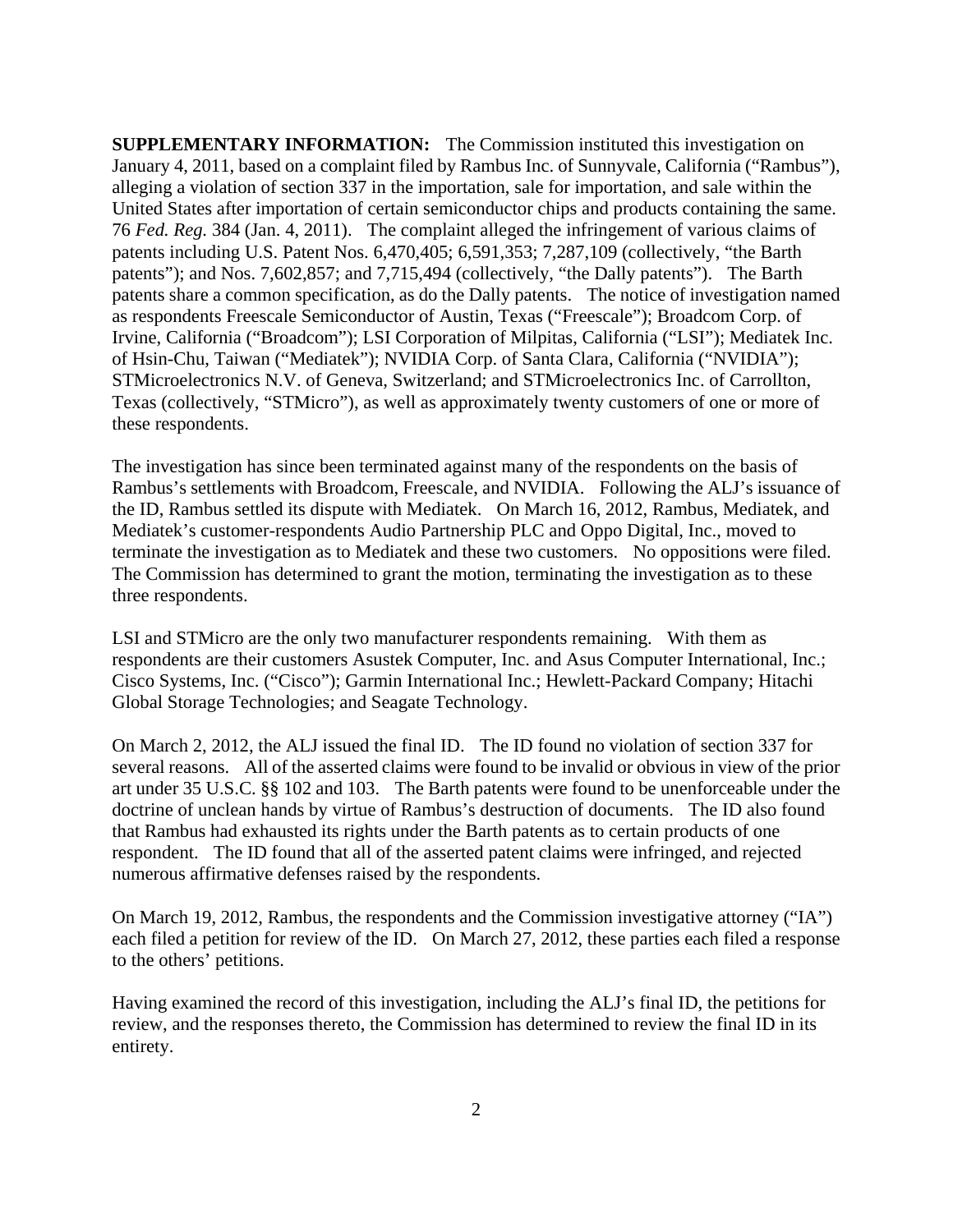In connection with the Commission's review, the parties are asked to respond only to the questions enumerated below. Except as otherwise expressly indicated, the parties' submissions are to be based on the ALJ's claim constructions. The parties' submissions should be limited to issues they have properly preserved and should be limited to the evidentiary record.

- 1. Claim Construction (Dally patents)
	- a. Why "output frequency" requires a construction setting forth a specific data rate per cycle, as opposed to the plain language of the claims, which requires only a particular output frequency, *i.e.*, a number of cycles per second.
	- b. If "output frequency" is construed not to require a particular data rate, the effect of that construction, if any, on the section 102 and 103 determinations on review, as set forth below.
- 2. Validity
	- a. The motivation to combine and secondary indicia of nonobviousness, for each section 103 combination upon which one or more parties petitioned for review. (Barth patents and Dally patents)
	- b. The pertinence, if any, of synchronous versus asynchronous prior art, and the motivation to apply the teachings of asynchronous art to synchronous systems. (Barth patents)
	- c. Whether the Harriman patent evidences the publication of the NeXTBus. specification, in view of the fact that NeXT is the assignee of the Harriman patent. (Barth patents)
	- d. Whether the respondents have demonstrated the publication date of the SyncLink specification (RX-4270C). (Barth patents)
- 3. Infringement
	- a. The disablement of the Cisco products with a disabled transmitter (Dally patents), *see* Resp. Pet. 48, as compared to the disablement of the SL500 prior art products, *see* Rambus Pet. 17-20.
	- b. Given that "in every infringement analysis, *the language of the claims*, as well as the nature of the accused products, dictates whether an infringement has occurred," *Fantasy Sports Properties, Inc. v. Sportsline.com, Inc.*, 287 F.3d 1108, 1118 (Fed. Cir. 2002) (emphasis added), whether a finding of infringement or noninfringement of the asserted Dally claims should be guided by the claim language at issue in *Fantasy Sports*, *Silicon Graphics, Inc. v. ATI Technologies., Inc.*, 607 F.3d 784, 794 (Fed. Cir. 2010), *ACCO Brands, Inc. v. ABA Locks Manufacturer Co.*, 501 F.3d 1307, 1310 (Fed. Cir. 2007), or other Federal Circuit caselaw regarding active or enabled components.
	- c. The infringement of asserted Dally '494 method claims 39, 40, and 42 in view of the ALJ's discussion at page 77 of the ID regarding enabled features of apparatuses.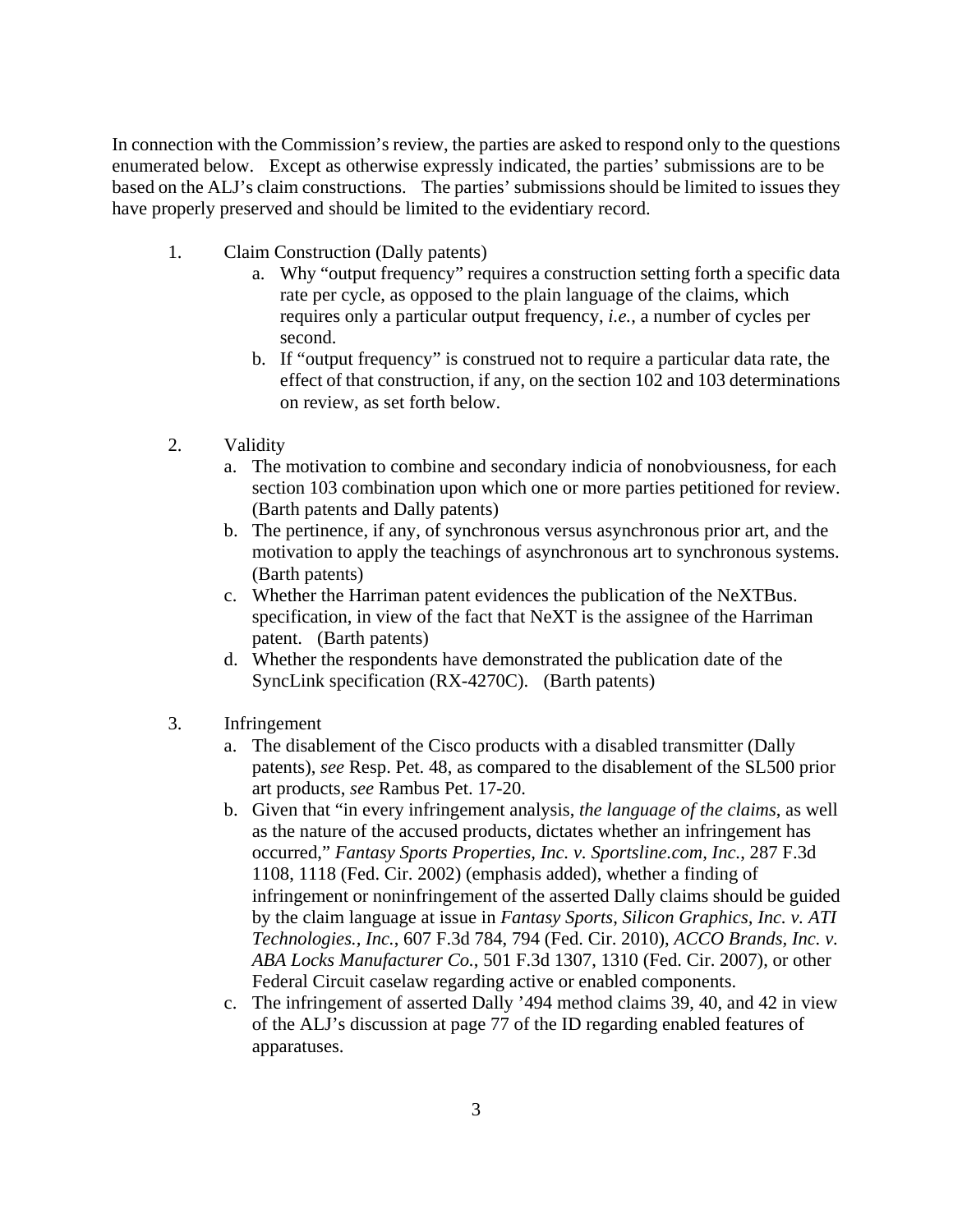- d. Certain STMicroelectronics products are claimed to have substantial noninfringing uses by virtue of their compatibility with SDR memory. *See*  Resps. Pet. 25; ID at 67 n.9. Explain with specificity and citations to the evidentiary record what these STMicroelectronics products are and your contention that these products have or lack substantial noninfringing uses.
- 4. Unclean Hands (Barth patents)
	- a. Whether the doctrines of preclusion or *stare decisis* prevent Rambus from challenging the determinations from the 661 investigation as to the date upon which it was obligated to retain documents, or its bad faith.
	- b. Explain with specificity the factual distinctions between the records of the 661 investigation and this investigation, with respect to prejudice suffered or allegedly suffered by the respondents by reason of Rambus's destruction of documents.
- 5. Inequitable Conduct (Barth patents)

 In connection with Commission review, the parties are asked to brief the following issues relating to nondisclosure of the SyncLink specification (RX-4270C), and only that specification (*i.e.*, not other SyncLink publications and not RamLink):

- a. Whether the respondents have proven materiality of this particular document.
- b. Whether the PTO's reexamination of the '109 patent demonstrates that the broadest reasonable construction of the '109 patent's "signal" is a construction broader than the '405 and '353 patents' "strobe signal."
- c. If the broadest reasonable construction of "signal" in the '109 patent is "a signal," and not "a strobe signal," whether the SyncLink specification is cumulative with art presented to the PTO.
- d. If inequitable conduct were to be found for the '109 patent, whether the '405 and '353 patents are also unenforceable.
- 6. Domestic Industry
	- a. Whether, given the particular scope of the licensed field of each Rambus license, Rambus should nonetheless be required to allocate licensing expenses on a patent-by-patent basis.
- 7. Patent Exhaustion (Barth patents)
	- a. Whether the licensed Samsung memory products substantially embody the Barth patents.
	- b. What evidence, if any, demonstrates that the Samsung memory purchased (by the respondent discussed on the bottom half of page 337 of the ID, *see* Rambus Pet. 95-97), was ever located in the United States prior to incorporation into products overseas, and whether the respondent took possession of the memory in the United States.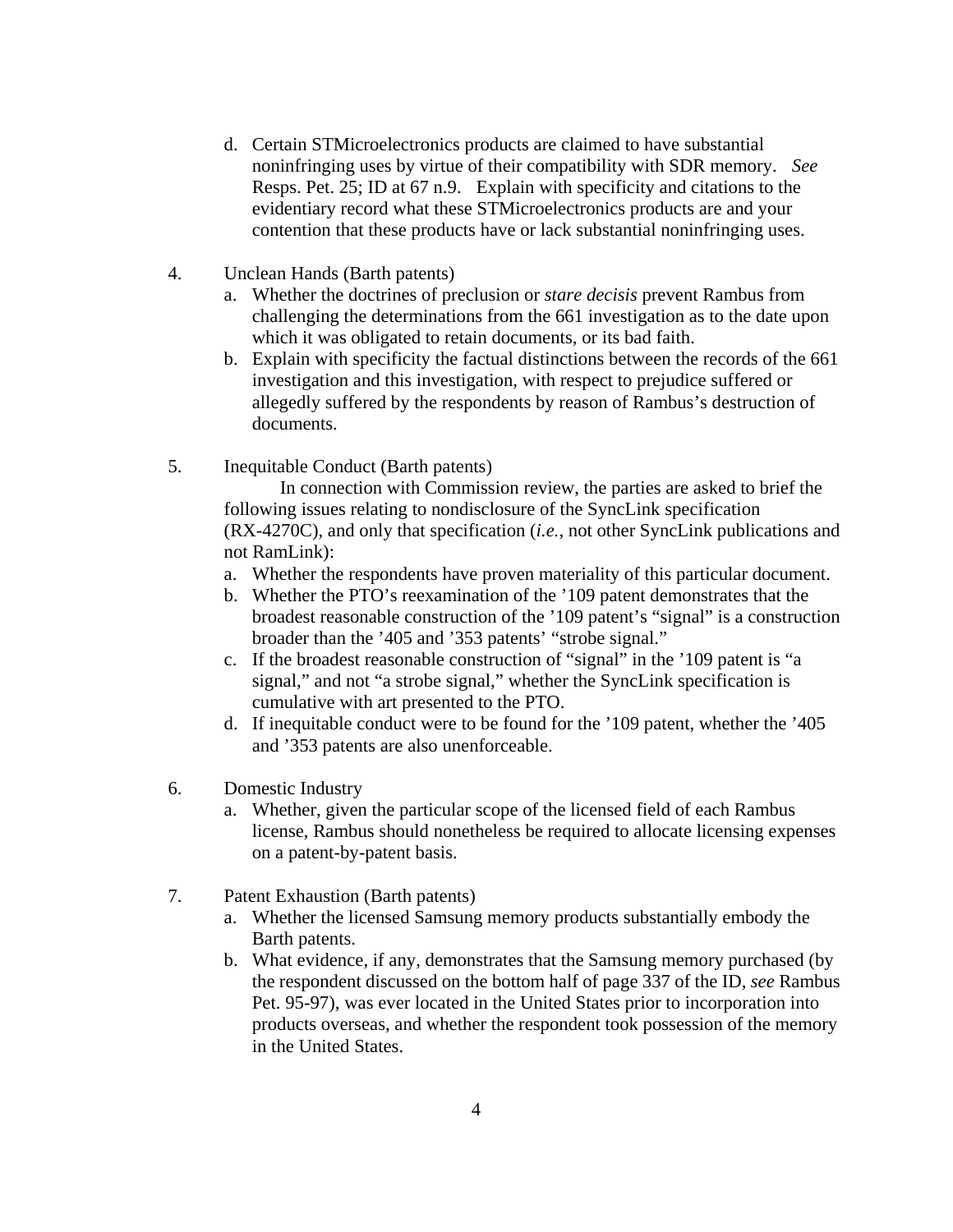- 8. Standing (Dally patents)
	- a. Whether Rambus is a *bona fide* purchaser pursuant to 35 U.S.C. § 261.
	- b. Whether UNC's claim of ownership is barred by laches.

The parties have been invited to brief only these discrete issues, as enumerated above, with reference to the applicable law and evidentiary record. The parties are not to brief other issues on review, which are adequately presented in the parties' existing filings.

In connection with the final disposition of this investigation, the Commission may (1) issue an order that could result in the exclusion of the subject articles from entry into the United States, and/or (2) issue one or more cease and desist orders that could result in the respondent(s) being required to cease and desist from engaging in unfair acts in the importation and sale of such articles. Accordingly, the Commission is interested in receiving written submissions that address the form of remedy, if any, that should be ordered. If a party seeks exclusion of an article from entry into the United States for purposes other than entry for consumption, the party should so indicate and provide information establishing that activities involving other types of entry either are adversely affecting it or likely to do so. For background, see *In the Matter of Certain Devices for Connecting Computers via Telephone Lines*, Inv. No. 337-TA-360, USITC Pub. No. 2843 (December 1994) (Commission Opinion).

If the Commission contemplates some form of remedy, it must consider the effects of that remedy upon the public interest. The factors the Commission will consider include the effect that an exclusion order and/or cease and desist orders would have on (1) the public health and welfare, (2) competitive conditions in the U.S. economy, (3) U.S. production of articles that are like or directly competitive with those that are subject to investigation, and (4) U.S. consumers. The Commission is therefore interested in receiving written submissions that address the aforementioned public interest factors in the context of this investigation.

If the Commission orders some form of remedy, the U.S. Trade Representative, as delegated by the President, has 60 days to approve or disapprove the Commission's action. *See* Presidential Memorandum of July 21, 2005, 70 *Fed. Reg.* 43251 (July 26, 2005). During this period, the subject articles would be entitled to enter the United States under bond, in an amount determined by the Commission. The Commission is therefore interested in receiving submissions concerning the amount of the bond that should be imposed if a remedy is ordered.

**WRITTEN SUBMISSIONS**:The parties to the investigation are requested to file written submissions as set forth above. Parties to the investigation, interested government agencies, and any other interested parties are encouraged to file written submissions on the issues of remedy, the public interest, and bonding. Such submissions should address the recommended determination by the ALJ on remedy and bonding. Complainant and the IA are also requested to submit proposed remedial orders for the Commission's consideration. Complainant is also requested to state the dates that the patents expire and the HTSUS numbers under which the accused products are imported. The written submissions and proposed remedial orders must be filed no later than close of business on Friday, May 18, 2012 and responses to the Commission's questions should